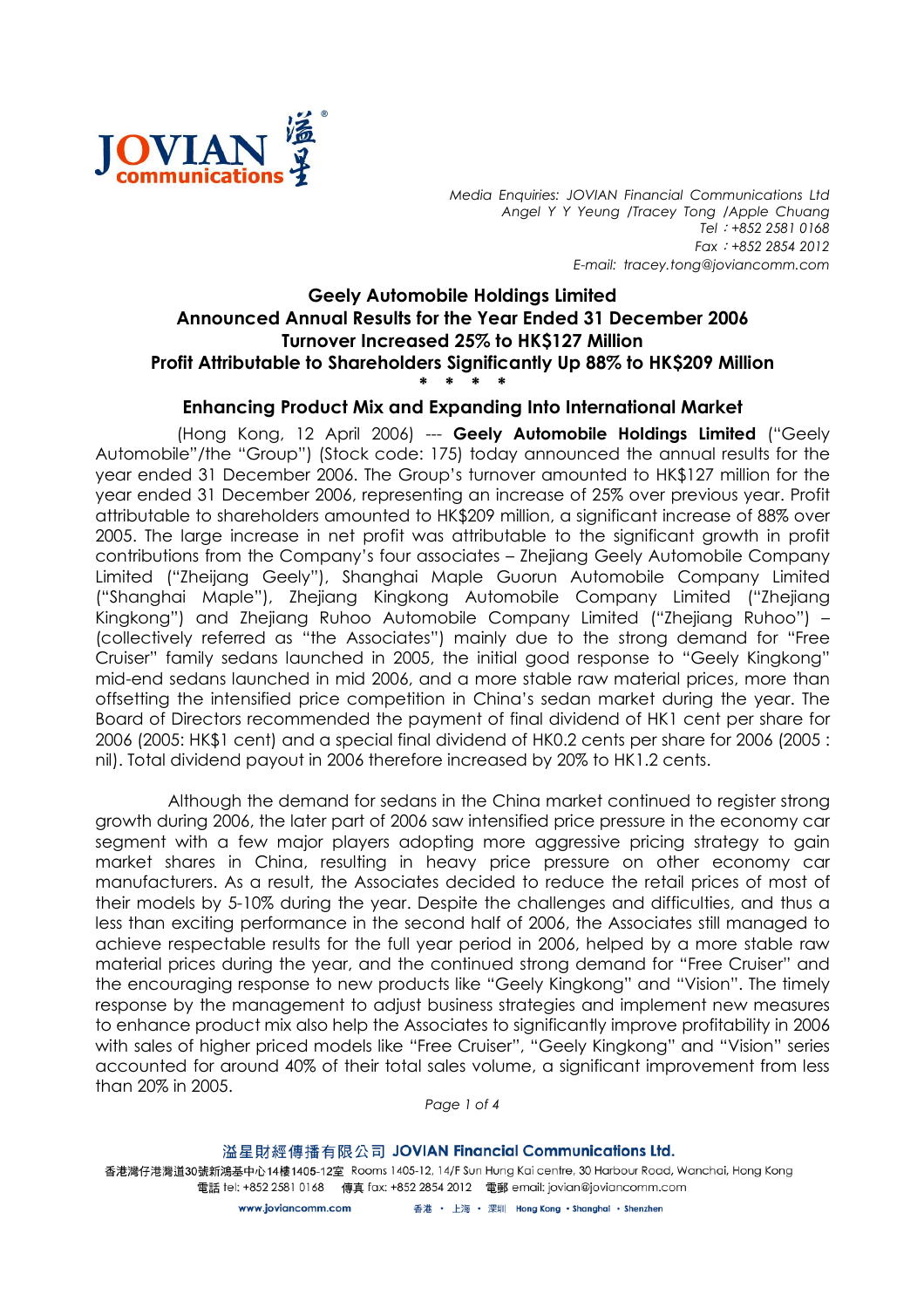

Geely Automobile Holdings Limited Annual Results 2006 / P.2/4

 During 2006, the Associates - Zhejiang Geely, Shanghai Maple, Zhejiang Ruhoo and Zhejiang Kingkong – recorded contracted sales of 175,635 units of Geely and Maple sedans, up 32% over 2005, maintaining their combined market share in China's passenger car market at around 4.6% in 2006. Of which, the sales of 164,495 units were recognized in the 2006 consolidated financial statements.

 The Company's 51%-owned parts subsidiary Zhejiang Fulin Guorun Automobile Parts and Components Company Limited ("Zhejiang Fulin") recorded a healthy increase in both revenue and net profit in 2006. Net profit at Zhejiang Fulin was up 14% YoY to RMB11 million on 21% increase in revenues. The slower earnings growth in 2006 was due to higher expenses caused by the relocation of the plant to new location and expiry of some tax incentives. The Group, however, believes Zhejiang Fulin earnings growth could speed up in 2007, helped by the planned launch of new generation of Electric Power Steering ("EPS") and braking system for "Geely Kingkong" and "Vision" models.

The spokesman of Geely Automobile said, "2006 was a challenging but fruitful year in the Group and the Associates' history with major achievements in defending the Associates' market share despite fierce price competition in China's economy sedan market and in the successful launches of a number of strategically important new products, including "Geely Kingkong", "Vision", JL4G18 VVT engines and JL-ZA series of automatic gearboxes, paving the way for the Associates to broaden their product range further in the coming years. 2006 is also an important milestone in the Group and the Associates' expansion into the international market with the exports of around 10,000 sedans to over 40 countries, and the signing of a joint-venture agreement with Manganese Bronze Holdings Plc to manufacture London Taxi and three models of high-end sedans in Shanghai, marking the Group and the Associates' first step to enter into taxi market and high-end sedan segment."

 During 2006, the Associates have embarked on an aggressive hiring campaign to further strengthen its R&D capability with the recruitment of several key R&D professionals to its management team to maintain the Associates leading position in research and development and product innovation.

Looking forward, there are substantial growth potential for car demand in China in the coming decade, due to China's consistent economy growth, its rising household incomes, and its still low car ownership with only 1% of the population owning a sedan at present.

 The Group and the four Associates will continue to focus on the operation and expansion of its automobile business, to actively seek for ways and opportunities to expand the Group's revenues and to further reduce costs, thereby to enhance the returns to the Group's shareholders.

Page 2 of 4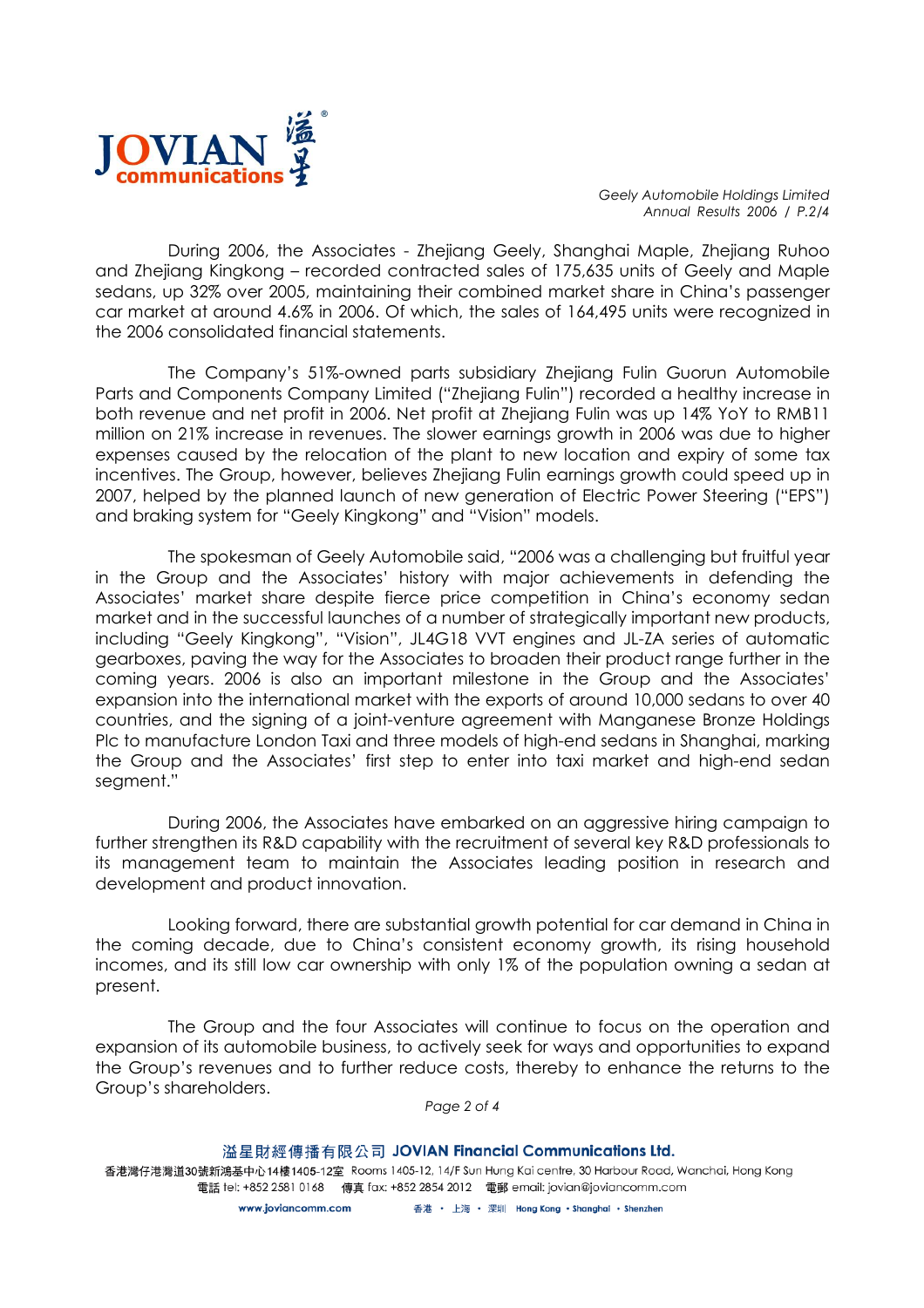

Geely Automobile Holdings Limited Annual Results 2006 / P.3/4

 According to the figures released by the China Association of Automobile Manufacturers, total sales volume of passenger cars in China increased by 37% to 3.8 million units in 2006, surpassing most market expectations. Although fierce competition in China's sedan market should remain, the Group expects growth of China's sedan sales volume to be maintained at around 20% in the coming few years.

 With the successful launches of the "Geely Kingkong" and "Vision" sedans, JL-ZA series of automatic gearboxes, and 4G18 VVT engines – considered the Associates' most strategically important new product launches in their history – in 2006, and the significant efforts spent in the exploration of export markets, the Associates are well positioned to further increase their combined market shares from 4.6% to 5% in 2007, thus translating into total contracted sales volume of 240,000 units, representing an YoY growth of 37%.

 In the short to medium term, the Group will continue to actively seek for ways and opportunities to further rationalize and restructure the Group's structure, aiming at improving the Group's overall transparency and its effectiveness as the ultimate holding vehicle of Zhejiang Geely Holding Group Limited's auto related businesses. To achieve that, the Group would actively consider raising its shareholdings in the Associates to over 50% subject to government approval and compliance with relevant regulations.

 The spokesman of Geely Automobile said, "With the significant investment and effort spent by the Associates in production development and capacity expansion over the past few years, the improved production facilities and more comprehensive product lines, the Board believes that the Group's profitability and its shareholders' returns should continue to improve in the coming years."

Page 3 of 4

溢星財經傳播有限公司 JOVIAN Financial Communications Ltd.

香港灣仔港灣道30號新鴻基中心14樓1405-12室 Rooms 1405-12, 14/F Sun Hung Kai centre, 30 Harbour Road, Wanchai, Hong Kong 電話 tel: +852 2581 0168 傳真 fax: +852 2854 2012 電郵 email: jovian@joviancomm.com

> www.joviancomm.com 香港 · 上海 · 深圳 Hong Kong · Shanghai · Shenzhen